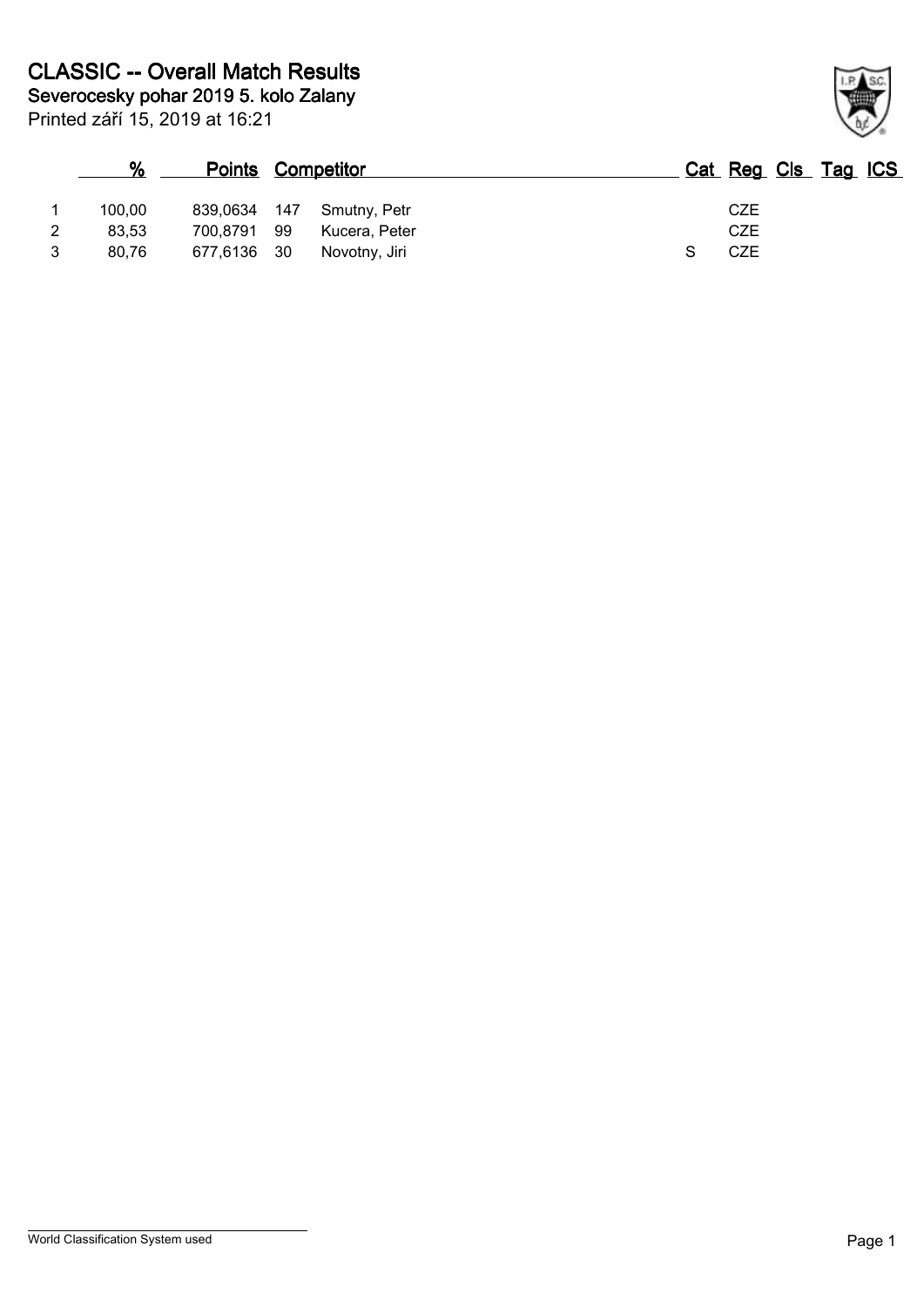|                | %      | <b>Points</b> |     | <u>Competitor</u> |   | Cat Reg Cls Tag ICS |  |  |
|----------------|--------|---------------|-----|-------------------|---|---------------------|--|--|
| 1              | 100,00 | 867.2357      | 56  | Neumann, Marek    |   | <b>CZE</b>          |  |  |
| 2              | 89,62  | 777,2121      | 154 | Marik, Milan      |   | <b>CZE</b>          |  |  |
| 3              | 78,78  | 683,1804      | 158 | Rataj, Jan        | S | <b>CZE</b>          |  |  |
| $\overline{4}$ | 70,50  | 611.4184      | -21 | Votocek, Milos    | S | <b>CZE</b>          |  |  |
| 5              | 49,01  | 425.0647      | 57  | Sollar, Roman     | S | <b>CZE</b>          |  |  |
| 6              | 43,16  | 374,3004      | 59  | Brezina, Ales     |   | <b>CZE</b>          |  |  |
| $\overline{7}$ | 41,75  | 362,0681      | 8   | Zeman, Petr       |   | <b>CZE</b>          |  |  |

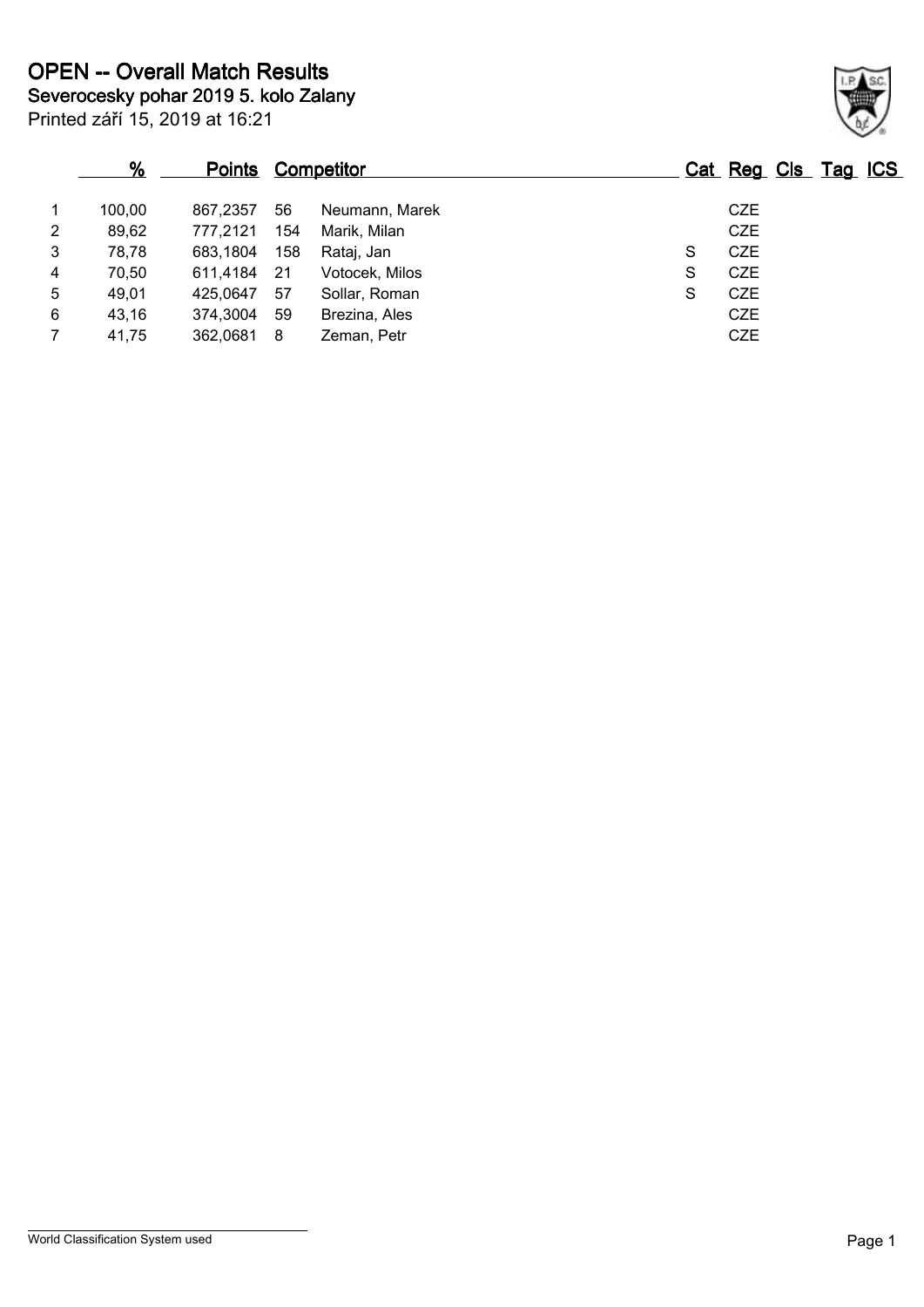**PRODUCTION -- Overall Match Results**

**Severocesky pohar 2019 5. kolo Zalany**

| Printed září 15, 2019 at 16:21 |
|--------------------------------|

 $\frac{1}{2}$ 

| 1                | 100,00 | 828,9623 | $\overline{7}$ | Riha, Michal          |               | <b>CZE</b> |
|------------------|--------|----------|----------------|-----------------------|---------------|------------|
| 2                | 99,73  | 826,7649 | 14             | Hakala, Jiri          |               | <b>CZE</b> |
| 3                | 91,68  | 760,0124 | 72             | Kuzel, Zdenek         |               | <b>CZE</b> |
| 4                | 89,82  | 744,5690 | 60             | Hanzlicek, Ladislav   |               | CZE        |
| $\mathbf 5$      | 85,46  | 708,3916 | 113            | Tichy, Lukas          | J             | CZE        |
| 6                | 84,00  | 696,3584 | 94             | Hindermann, Steffen   |               | <b>GER</b> |
| 7                | 80,60  | 668,1644 | 76             | Macura, Ondrej        | J             | <b>CZE</b> |
| 8                | 78,33  | 649,2855 | 97             | Jurak, Jan            |               | CZE        |
| $\boldsymbol{9}$ | 77,54  | 642,7511 | 124            | Pulicek, Leos         |               | CZE        |
| 10               | 77,27  | 640,5755 | 19             | Richter, Jakub        |               | CZE        |
| 11               | 73,75  | 611,3308 | 98             | Krcal, Jan            |               | <b>CZE</b> |
| 12               | 73,02  | 605,2836 | 5              | Medulan, Ladislav     |               | CZE        |
| 13               | 72,97  | 604,8832 | 164            | Novotny, Zdenek       |               | CZE        |
| 14               | 72,77  | 603,2730 | 80             | Valvoda, Marek        |               | CZE        |
| 15               | 72,18  | 598,3253 | 104            | Ulehla, Gejza         |               | <b>CZE</b> |
| 16               | 70,06  | 580,7699 | 101            | Netolicky, Pavel      |               | CZE        |
| 17               | 69,94  | 579,7691 | 142            | Kaska, Martin         |               | CZE        |
| 18               | 69,76  | 578,2584 | 71             | Caprata st., Jaroslav | ${\mathsf S}$ | CZE        |
| 19               | 67,86  | 562,4966 | 139            | Bahensky, Michael     |               | <b>CZE</b> |
| 20               | 66,98  | 555,2672 | 112            | Silhan, Jiri          |               | CZE        |
| 21               | 66,47  | 551,0520 | 166            | Kratochvil, Milos     | $\mathbf S$   | CZE        |
| 22               | 65,99  | 547,0181 | 92             | Scigel, Petr          |               | CZE        |
| 23               | 65,96  | 546,8060 | 123            | Novotny, Petr         |               | <b>CZE</b> |
| 24               | 59,87  | 496,3307 | 121            | Kraus, Michal         |               | CZE        |
| 25               | 58,90  | 488,2209 | 20             | Tichak, Pavel         |               | CZE        |
| 26               | 58,35  | 483,6926 | 89             | Kupilik, Libor        |               | CZE        |
| 27               | 58,07  | 481,4118 | 114            | Vostrelova, Tereza    | L             | CZE        |
| 28               | 57,71  | 478,4155 | 96             | Jakoubek, Pavel       |               | CZE        |
| 29               | 57,07  | 473,1062 | 4              | Kysela, Milos         | S             | CZE        |
| 30               | 56,83  | 471,1018 | 17             | Marek, Jiri           | SS            | CZE        |
| 31               | 54,84  | 454,5822 | 95             | Jakoubek, Ondrej      |               | <b>CZE</b> |
| 32               | 54,79  | 454,1724 | 28             | Karchnak, Slavo       | $\mathbb S$   | CZE        |
| 33               | 54,22  | 449,4710 | 77             | Najmonova, Hana       | L             | CZE        |
| 34               | 53,58  | 444,1510 | 78             | Rajman, Jiri          |               | <b>CZE</b> |
| 35               | 52,62  | 436,2169 | 100            | Mammitzsch, Rico      |               | <b>GER</b> |
| 36               | 50,34  | 417,2625 | 170            | Korner, Stanislav     | $\mathbf S$   | CZE        |
| 37               | 50,15  | 415,7424 | 111            | Stuchlik, Roman       |               | CZE        |
| 38               | 47,65  | 395,0055 | 122            | Macal, Petr           |               | CZE        |
| 39               | 47,54  | 394,1186 | 62             | Krejza, Ales          |               | CZE        |
| 40               | 45,13  | 374,1184 | 135            | Oklestek, Tomas       |               | CZE        |
| 41               | 44,08  | 365,3954 | 48             | Horacek, Lubos        |               | CZE        |
| 42               | 40,35  | 334,5235 | 143            | Klima, Michal         |               | CZE        |
| 43               | 39,83  | 330,1549 | 36             | Cech, Jonas           |               | CZE        |
| 44               | 35,57  | 294,8738 | 134            | Jirku, Zdenek         |               | CZE        |
| 45               | 34,05  | 282,2624 | 85             | Budjac, Jakub         |               | CZE        |
| 46               | 31,34  | 259,7560 | 103            | Svoboda, Pavel        |               | CZE        |
| 47               | 28,02  | 232,3132 | 91             | Nathanielova, Nicole  | L             | CZE        |
| 48               | 22,03  | 182,6371 | 9              | Zalud, Ivan           | $\mathbf S$   | CZE        |
|                  |        |          |                |                       |               |            |

**% Points Competitor Cat Reg Cls Tag ICS**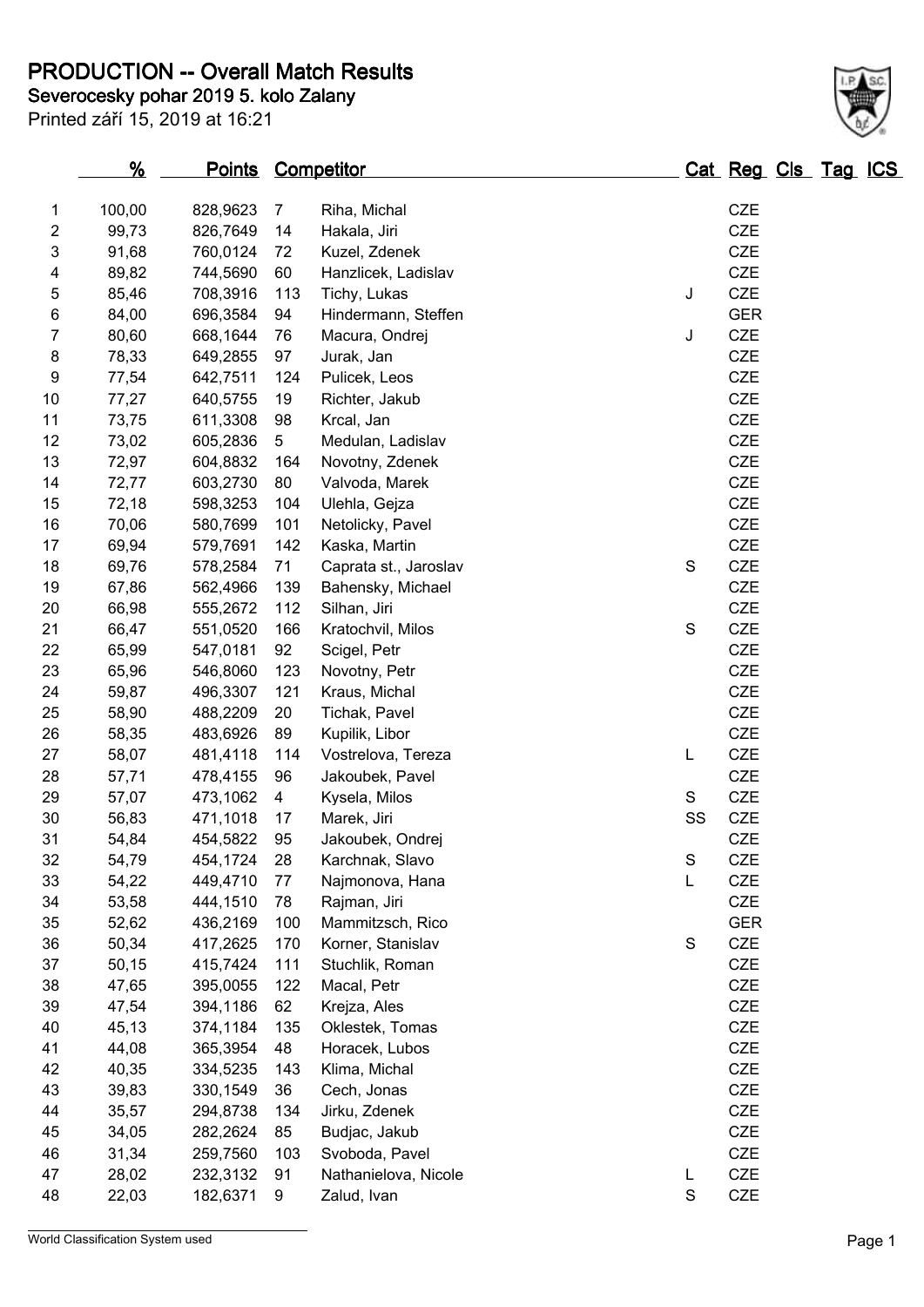## **PRODUCTION OPTICS -- Overall Match Results**

**Severocesky pohar 2019 5. kolo Zalany**

Printed září 15, 2019 at 16:21

|    | <u>%</u> |          |     | <u>Points</u><br>Competitor |             | Cat Reg Cls Tag ICS |            |  |
|----|----------|----------|-----|-----------------------------|-------------|---------------------|------------|--|
| 1  | 100,00   | 811,6222 | 83  | Bindik, Frantisek           |             | CZE                 | <b>PCC</b> |  |
| 2  | 99,57    | 808,1527 | 163 | Bures, Vitezslav            |             | <b>CZE</b>          |            |  |
| 3  | 95,71    | 776,8193 | 3   | Kostak, Jan                 |             | <b>CZE</b>          | <b>PCC</b> |  |
| 4  | 92,18    | 748,1332 | 168 | Maska, Richard              |             | <b>CZE</b>          | <b>PCC</b> |  |
| 5  | 92,12    | 747,6546 | 22  | Zicha, Josef                |             | <b>CZE</b>          | <b>PCC</b> |  |
| 6  | 89,08    | 723,0271 | 118 | Dobias, Jiri                |             | <b>CZE</b>          | <b>PCC</b> |  |
| 7  | 87,29    | 708,4775 | 136 | Valasik, Petr               |             | <b>CZE</b>          | <b>PCC</b> |  |
| 8  | 85,86    | 696,8945 | 26  | Fiala, Jan                  |             | <b>CZE</b>          | PCC        |  |
| 9  | 85,63    | 694,9878 | 132 | Heglas, Jakub               |             | <b>CZE</b>          | <b>PCC</b> |  |
| 10 | 84,93    | 689,2821 | 137 | Zolnay, Anka                | Г           | <b>CZE</b>          | <b>PCC</b> |  |
| 11 | 84,65    | 687,0119 | 127 | Cimburek, Lukas             |             | <b>CZE</b>          | <b>PCC</b> |  |
| 12 | 83,63    | 678,7703 | 120 | Kolisch, Petr               | S           | CZE                 | <b>PCC</b> |  |
| 13 | 78,05    | 633,4763 | 23  | Cihelna, Petr               |             | CZE                 | <b>PCC</b> |  |
| 14 | 76,78    | 623,1602 | 117 | Broz, Jiri                  | $\mathbf S$ | <b>CZE</b>          | PCC        |  |
| 15 | 76,73    | 622,7645 | 138 | Zolnay, Pavol               |             | <b>CZE</b>          | <b>PCC</b> |  |
| 16 | 73,45    | 596,1364 | 29  | Kaspar, Jiri                |             | <b>CZE</b>          | <b>PCC</b> |  |
| 17 | 69,08    | 560,6513 | 133 | Hradek, Zbynek              |             | <b>CZE</b>          | <b>PCC</b> |  |
| 18 | 66,56    | 540,2352 | 130 | Dvorak, Petr                |             | <b>CZE</b>          | <b>PCC</b> |  |
| 19 | 65,85    | 534,4154 | 149 | Stransky, Viktor            | $\mathbf S$ | CZE                 | <b>PCC</b> |  |
| 20 | 65,80    | 534,0188 | 160 | Selichar, Daniel            |             | CZE                 |            |  |
| 21 | 65,65    | 532,8252 | 129 | Dupac, Ondrej               |             | <b>CZE</b>          | <b>PCC</b> |  |
| 22 | 64,70    | 525,1024 | 52  | Marousek, Petr              | $\mathbf S$ | <b>CZE</b>          | <b>PCC</b> |  |
| 23 | 61,24    | 497,0441 | 128 | Capek, Petr                 |             | CZE                 | <b>PCC</b> |  |
| 24 | 61,04    | 495,4019 | 150 | Sustr, Milos                | SS          | <b>CZE</b>          | <b>PCC</b> |  |
| 25 | 60,31    | 489,4548 | 25  | Dvorak, Daniel              |             | <b>CZE</b>          | <b>PCC</b> |  |
| 26 | 60,23    | 488,8313 | 131 | Fiala, Rostislav            |             | CZE                 | PCC        |  |
| 27 | 58,56    | 475,2772 | 12  | Fiala, Vlastimil            | $\mathbf S$ | <b>CZE</b>          | <b>PCC</b> |  |
| 28 | 56,53    | 458,8045 | 6   | Prosek, Jan                 |             | <b>CZE</b>          | <b>PCC</b> |  |
| 29 | 55,59    | 451,2167 | 61  | Holoska, Jiri               |             | <b>CZE</b>          |            |  |
| 30 | 53,27    | 432,3553 | 140 | Bizek, Vojtech              | S           | <b>CZE</b>          | <b>PCC</b> |  |
| 31 | 53,19    | 431,6791 | 16  | Lat, Ivo                    | SS          | CZE                 | <b>PCC</b> |  |
| 32 | 52,74    | 428,0780 | 141 | Briza, Pavel                |             | <b>CZE</b>          | PCC        |  |
| 33 | 40,69    | 330,2296 | 66  | Orlik, Rostislav            |             | <b>CZE</b>          |            |  |

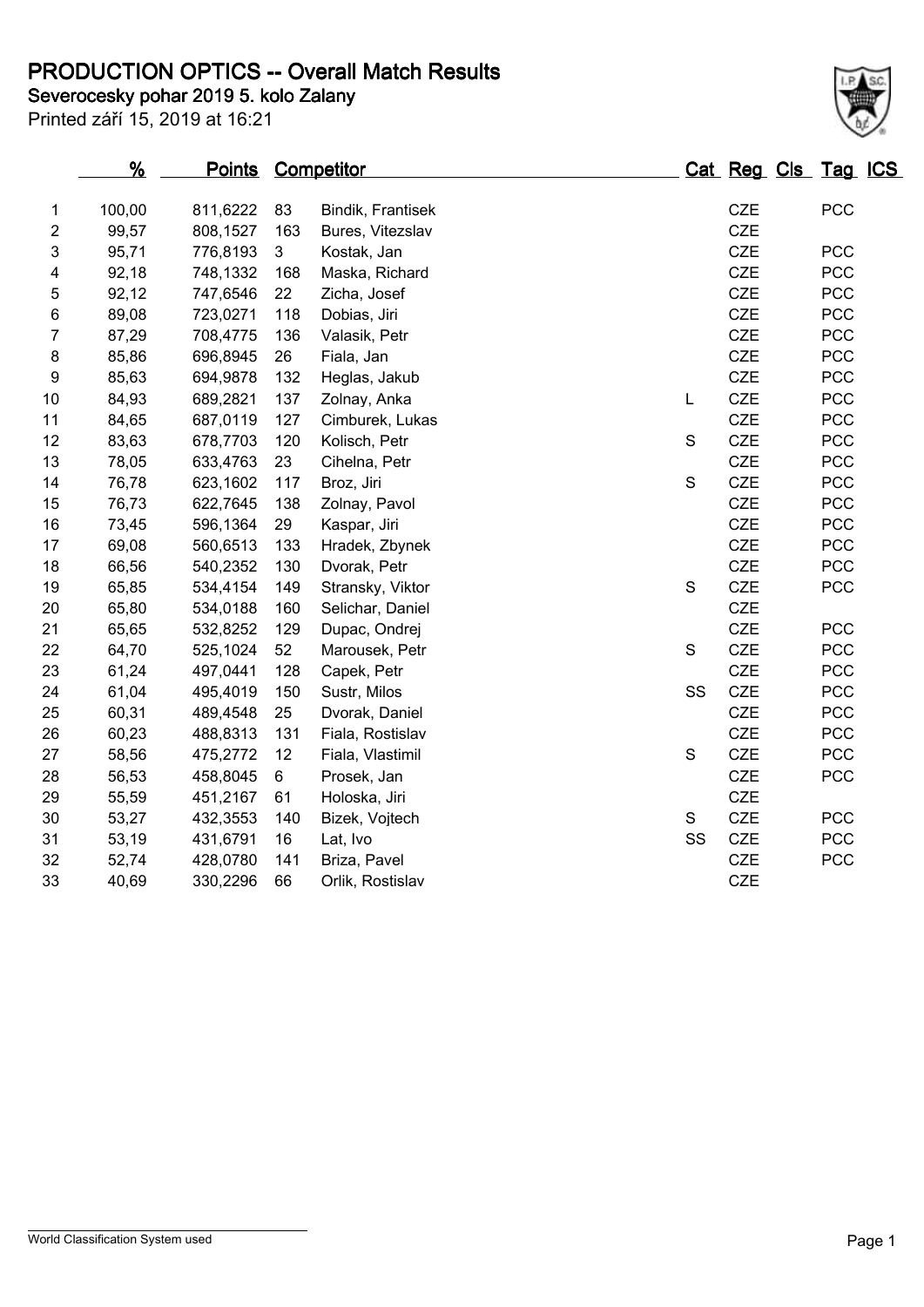|   | %      | <b>Points Competitor</b> |     |                 |    | Cat Reg Cls Tag ICS |  |
|---|--------|--------------------------|-----|-----------------|----|---------------------|--|
|   | 100.00 | 850,2266                 | 146 | Rossl, Karel    |    | CZE                 |  |
| 2 | 96.60  | 821,2853 67              |     | Prosek 1. Jan   |    | CZE                 |  |
| 3 | 78.68  | 668,9169                 | 18  | Prepletany, Jan | SS | CZE                 |  |

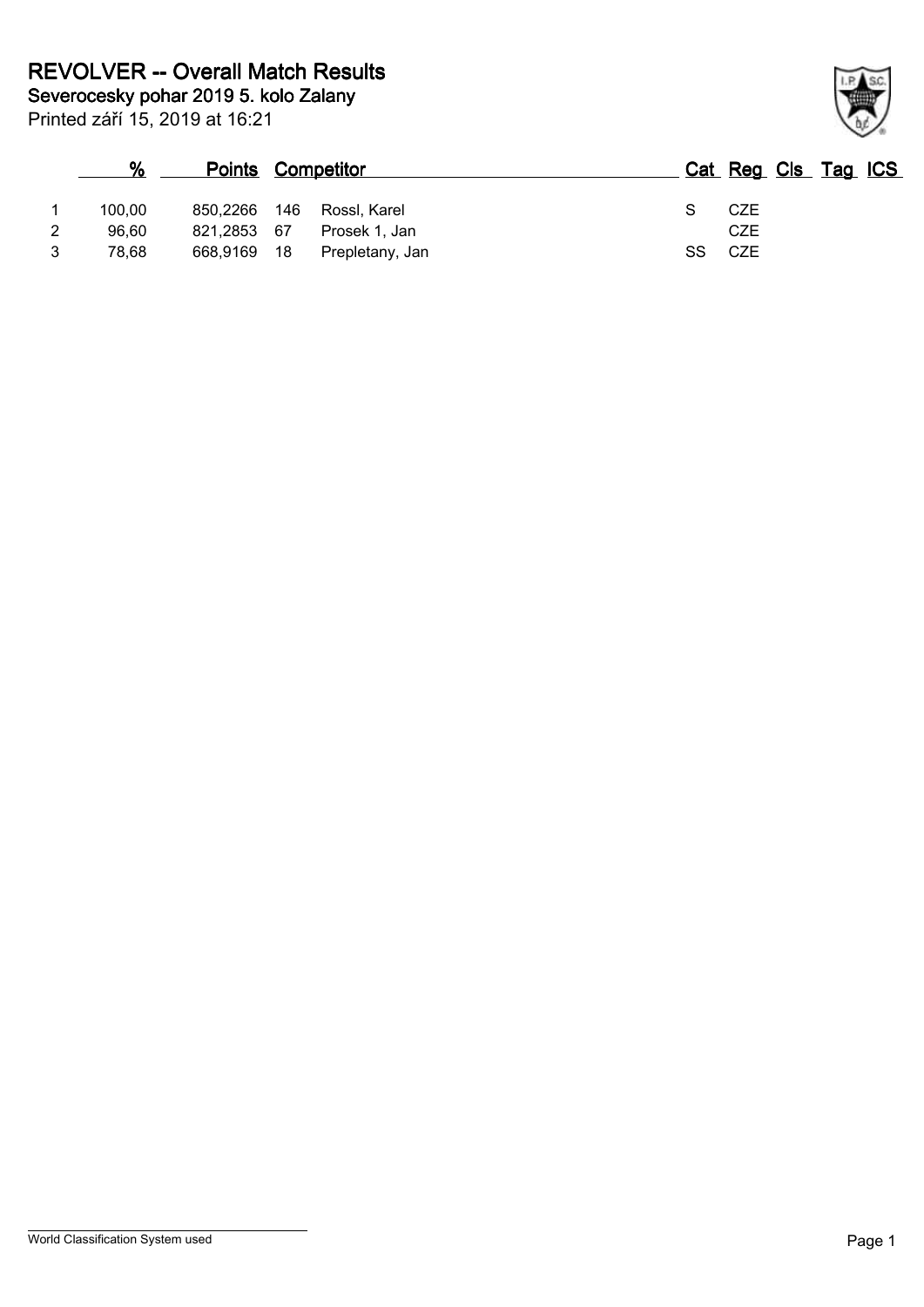## **STANDARD -- Overall Match Results**

| Severocesky pohar 2019 5. kolo Zalany<br>Printed září 15, 2019 at 16:21 |                     |  |  |  |  |
|-------------------------------------------------------------------------|---------------------|--|--|--|--|
| ℀<br>Competitor<br><b>Points</b>                                        | Cat Reg Cls Tag ICS |  |  |  |  |

| 1                         | 100,00 | 838,5727 | 51             | Krejci, Martin      |             | CZE        |
|---------------------------|--------|----------|----------------|---------------------|-------------|------------|
| $\boldsymbol{2}$          | 91,15  | 764,3728 | 106            | Bocarov, Vasil      |             | <b>CZE</b> |
| $\ensuremath{\mathsf{3}}$ | 89,42  | 749,8906 | 74             | Liehne, Jan         |             | <b>CZE</b> |
| $\overline{\mathcal{A}}$  | 83,83  | 702,9849 | 33             | Wilk, Ivo           | $\mathbf S$ | CZE        |
| 5                         | 83,70  | 701,8729 | 79             | Svarc, Vaclav       |             | CZE        |
| 6                         | 83,40  | 699,3937 | 24             | Dlouhy, Michal      |             | <b>CZE</b> |
| $\overline{7}$            | 83,30  | 698,5414 | 54             | Matousek, Jiri      |             | <b>CZE</b> |
| 8                         | 81,76  | 685,6249 | 161            | Simek, Frantisek    | SS          | CZE        |
| 9                         | 80,17  | 672,3174 | 73             | Liehne, Irena       | Г           | <b>CZE</b> |
| 10                        | 78,17  | 655,4961 | 11             | Cerny, Vaclav       |             | CZE        |
| 11                        | 77,25  | 647,8349 | 44             | Tichy, Ivan         |             | <b>CZE</b> |
| 12                        | 76,80  | 644,0126 | 151            | Fryzek ml., Lubor   |             | <b>CZE</b> |
| 13                        | 76,16  | 638,6415 | 42             | Panek, Roman        |             | <b>CZE</b> |
| 14                        | 75,90  | 636,5136 | 115            | Winter 1, Roman     |             | CZE        |
| 15                        | 74,52  | 624,9130 | 47             | Curkova, Alexandra  | L           | <b>CZE</b> |
| 16                        | 73,60  | 617,1746 | 116            | Albrecht, Patrick   |             | <b>CZE</b> |
| 17                        | 72,89  | 611,2101 | 43             | Paul, Petr          |             | <b>CZE</b> |
| 18                        | 71,73  | 601,5129 | 35             | Benes, Stanislav    | $\mathbf S$ | CZE        |
| 19                        | 71,34  | 598,2696 | 31             | Pelikan, Jan        |             | <b>CZE</b> |
| 20                        | 71,14  | 596,5339 | 169            | Frydl, Vaclav       |             | <b>CZE</b> |
| 21                        | 70,85  | 594,1525 | 39             | Herold, Jakub       |             | <b>CZE</b> |
| 22                        | 70,75  | 593,2619 | 15             | Kuchta, Miroslav    | $\mathbb S$ | <b>CZE</b> |
| 23                        | 69,93  | 586,3888 | 10             | Cerny, Marek        | J           | <b>CZE</b> |
| 24                        | 69,72  | 584,6267 | 34             | Batek, Jaroslav     | SS          | <b>CZE</b> |
| 25                        | 69,51  | 582,9134 | 45             | Touzimsky, Zdenek   |             | <b>CZE</b> |
| 26                        | 68,70  | 576,0990 | 171            | Dedic, Jiri         |             | <b>CZE</b> |
| 27                        | 68,30  | 572,7233 | 38             | Elstner, Marek      |             | <b>CZE</b> |
| 28                        | 68,02  | 570,3690 | 82             | Zilinec, Daniel     |             | <b>CZE</b> |
| 29                        | 67,62  | 567,0066 | 167            | Turkova, Eva        | L           | <b>CZE</b> |
| 30                        | 67,36  | 564,8886 | 37             | Dostal, Zdenek      |             | <b>CZE</b> |
| 31                        | 67,28  | 564,2214 | 58             | Weingartner, Tomas  | SS          | <b>CZE</b> |
| 32                        | 67,20  | 563,5608 | 145            | Pietzsch, Felix     |             | <b>GER</b> |
| 33                        | 67,12  | 562,8837 | 126            | Vostry, Jiri        | $\mathbf S$ | <b>CZE</b> |
| 34                        | 67,01  | 561,9274 | 148            | Stahl, Robert       | $\mathbf S$ | CZE        |
| 35                        | 66,03  | 553,7085 | 125            | Sykora, Michal      |             | CZE        |
| 36                        | 64,50  | 540,8776 | 84             | Blazek, Tomas       |             | <b>CZE</b> |
| 37                        | 63,99  | 536,5765 | 152            | Hradek, Martin      |             | <b>CZE</b> |
| 38                        | 63,97  | 536,4562 | 68             | Senkerik, Martin    |             | CZE        |
| 39                        | 62,93  | 527,7336 | $\overline{2}$ | Kopriva, Petr       |             | <b>CZE</b> |
| 40                        | 61,85  | 518,6346 | 88             | Krejcarkova, Sona   | L           | CZE        |
| 41                        | 61,67  | 517,1175 | 108            | Fiala, Milan        |             | <b>CZE</b> |
| 42                        | 61,46  | 515,3566 | 86             | Cecetka, Josef      |             | CZE        |
| 43                        | 58,63  | 491,6815 | 159            | Rehberger, Ivo      |             | <b>CZE</b> |
| 44                        | 57,13  | 479,1168 | 87             | Krejcarek, Jaroslav | S           | CZE        |
| 45                        | 55,46  | 465,0508 | 40             | Marsik, Ladislav    |             | CZE        |
| 46                        | 55,33  | 463,9442 | 93             | Ulman, Tomas        |             | <b>CZE</b> |
| 47                        | 54,29  | 455,2564 | 144            | Marsak, Petr        |             | CZE        |
| 48                        | 53,08  | 445,1530 | 75             | Liehne st., Jan     | SS          | CZE        |

World Classification System used Page 1